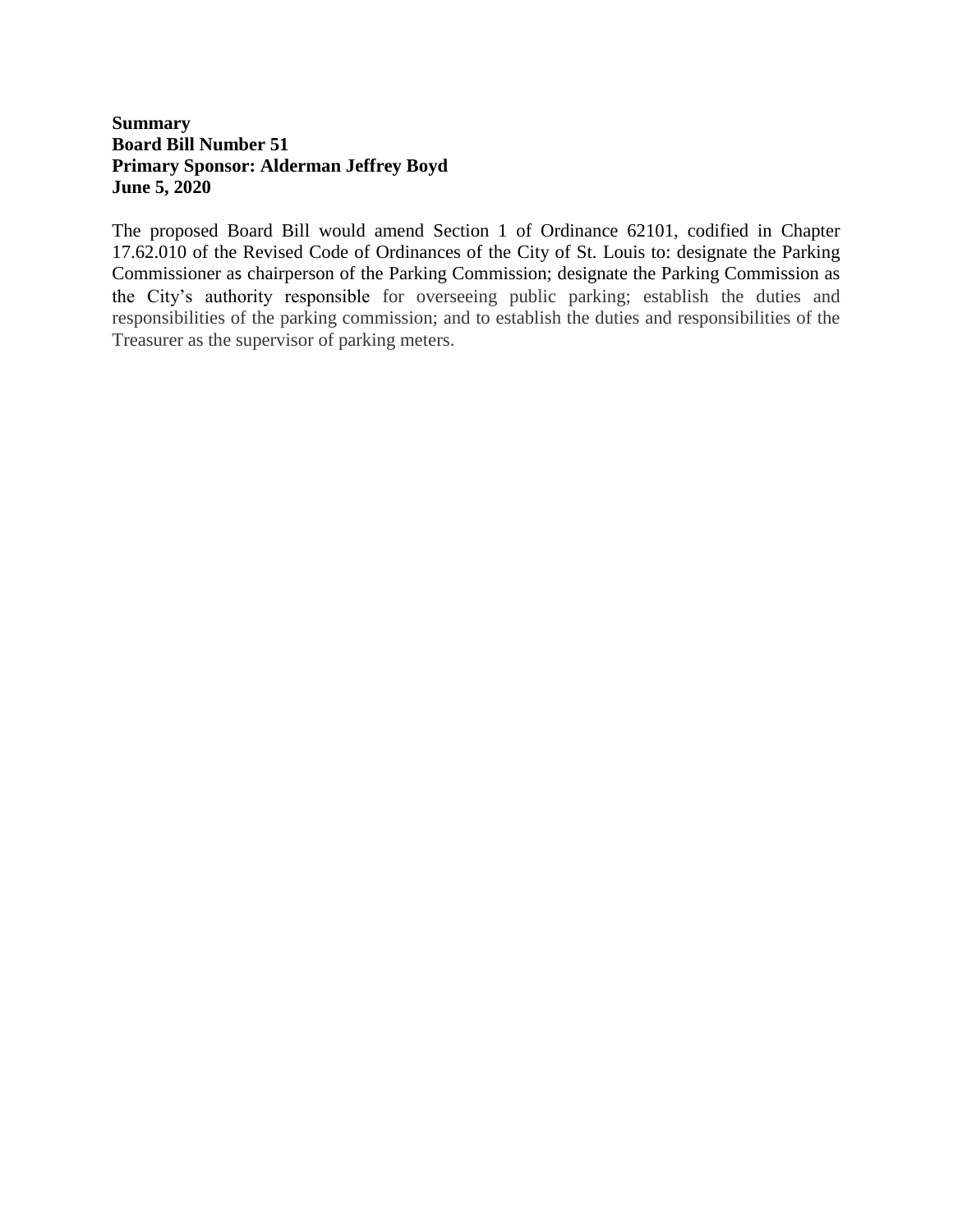# **BOARD BILL NUMBER 51 INTRODUCED BY: ALDERMAN JEFFREY BOYD**

| $\mathbf{1}$   | An ordinance amending Section 1 of Ordinance 62101, codified in Chapter 17.62.010 of the         |
|----------------|--------------------------------------------------------------------------------------------------|
| $\overline{2}$ | Revised Code of Ordinances of the City of St. Louis: to designate the Parking Commissioner       |
| 3              | as chairperson of the Parking Commission; and to designate the Parking Commission as the         |
| $\overline{4}$ | City's authority responsible for overseeing public parking, including planning and coordinating  |
| 5              | public parking policies, programs and operations for any parking facility or area that is owned, |
| 6              | leased, or otherwise managed or controlled by the parking division whether in whole or part;     |
| 7              | and to establish the duties and responsibilities of the parking commission; and to establish the |
| 8              | duties and responsibilities of the Treasurer as the supervisor of parking meters.                |
| 9              | BE IT ORDAINED BY THE CITY OF ST. LOUIS AS FOLLOWS:                                              |
| 10             | <b>SECTION ONE.</b> Section 1 of Ordinance 62101, codified in Chapter 17.62.010 of the Revised   |
| 11             | Code of Ordinances of the City of St. Louis, is hereby amended to be and read as follows:        |
| 12             | 17.62.010 - Parking Commission established, duties - City Treasurer to serve as parking          |
| 13             | commissioner.                                                                                    |
| 14             | A. There is hereby created a Parking Commission composed of a chairman and two members.          |
| 15             | Such commission shall consist of the Chairman of the Streets, Traffic and Refuse Committee       |
| 16             |                                                                                                  |
|                | of the Board of Aldermen, the Director of Streets, and the Treasurer who, as Parking             |
| 17             | Commissioner, shall act as chairperson.                                                          |

parking, including planning and coordinating public parking policies, programs and operations

**Page 1 of 3 Board Bill Number 51 J. Boyd June 5, 2020**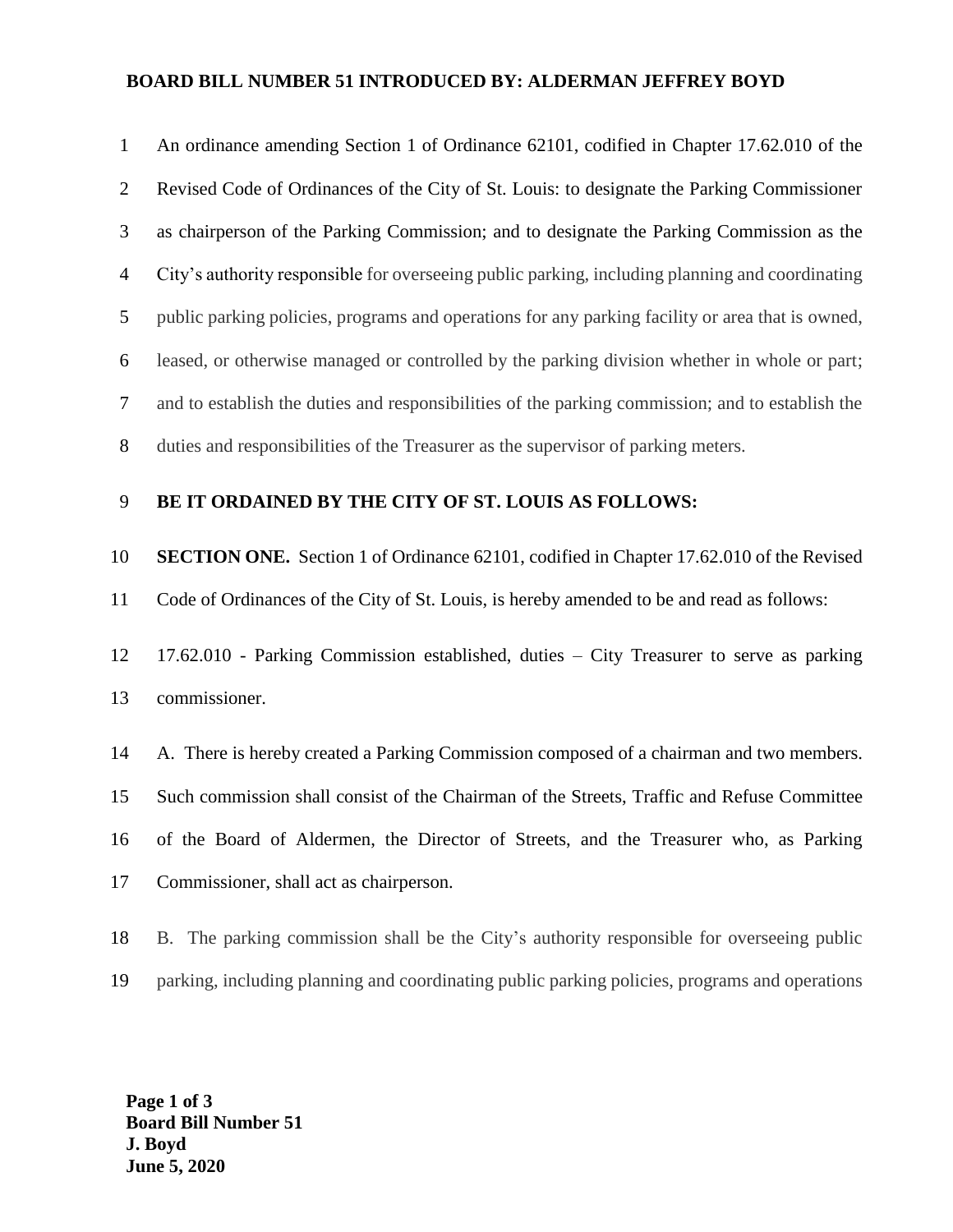|   | for any parking facility or area that is owned, leased, or otherwise managed or controlled by the |
|---|---------------------------------------------------------------------------------------------------|
|   | parking division whether in whole or part.                                                        |
|   | C. On behalf of the city, the parking commission shall approve:                                   |
| 4 | 1. Guidelines governing the administrative adjudication, disposition and collection of            |
|   | any parking violations or complaints issued by the city; and                                      |
| 6 | 2. Budget modification for the parking fund, also known as the "parking meter fund";              |

- and
- 3. The acquisition, development, regulation and operation of any parking facility or area that is owned, leased, or otherwise managed or controlled by the parking division whether in whole or part.

 D. The Treasurer shall be the parking supervisor, also known as the "supervisor of parking meters", for any parking facility or area that is owned, leased, or otherwise managed or controlled by the parking division whether in whole or part, and by virtue of the Treasurer's office and subject to the oversight and authorized funding in whole or in part by the parking commission, the Treasurer shall:

- 16 1. Establish joint public-private parking ventures; and
- 2. Supervise the acquisition, development and operation of parking division properties or facilities owned by title or funded in whole or in part, leased or managed by the parking division; and
- 3. Make and pay contracts and other obligations; and
- 4. Supervise any other on-street and off-street parking programs and assets; and

**Page 2 of 3 Board Bill Number 51 J. Boyd June 5, 2020**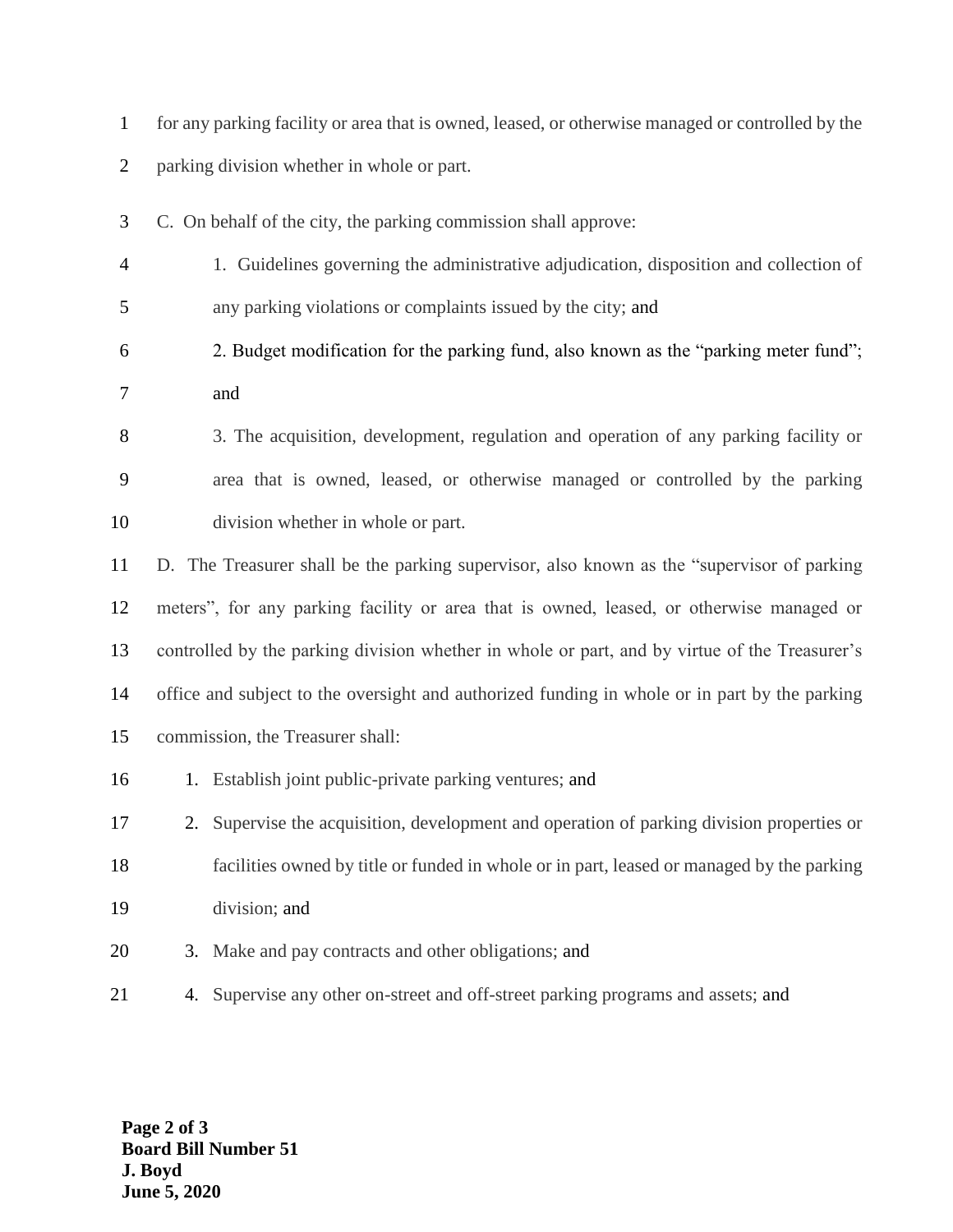- 1 5. Provide the comptroller with monthly reports of all parking revenues collected by the 2 city; and
- 3 6. Make biannual installment payments of the annual general fund transfer subject to the 4 parking commission's approval and provide the comptroller and treasurer with monthly 5 reports of all parking revenues collected by the city.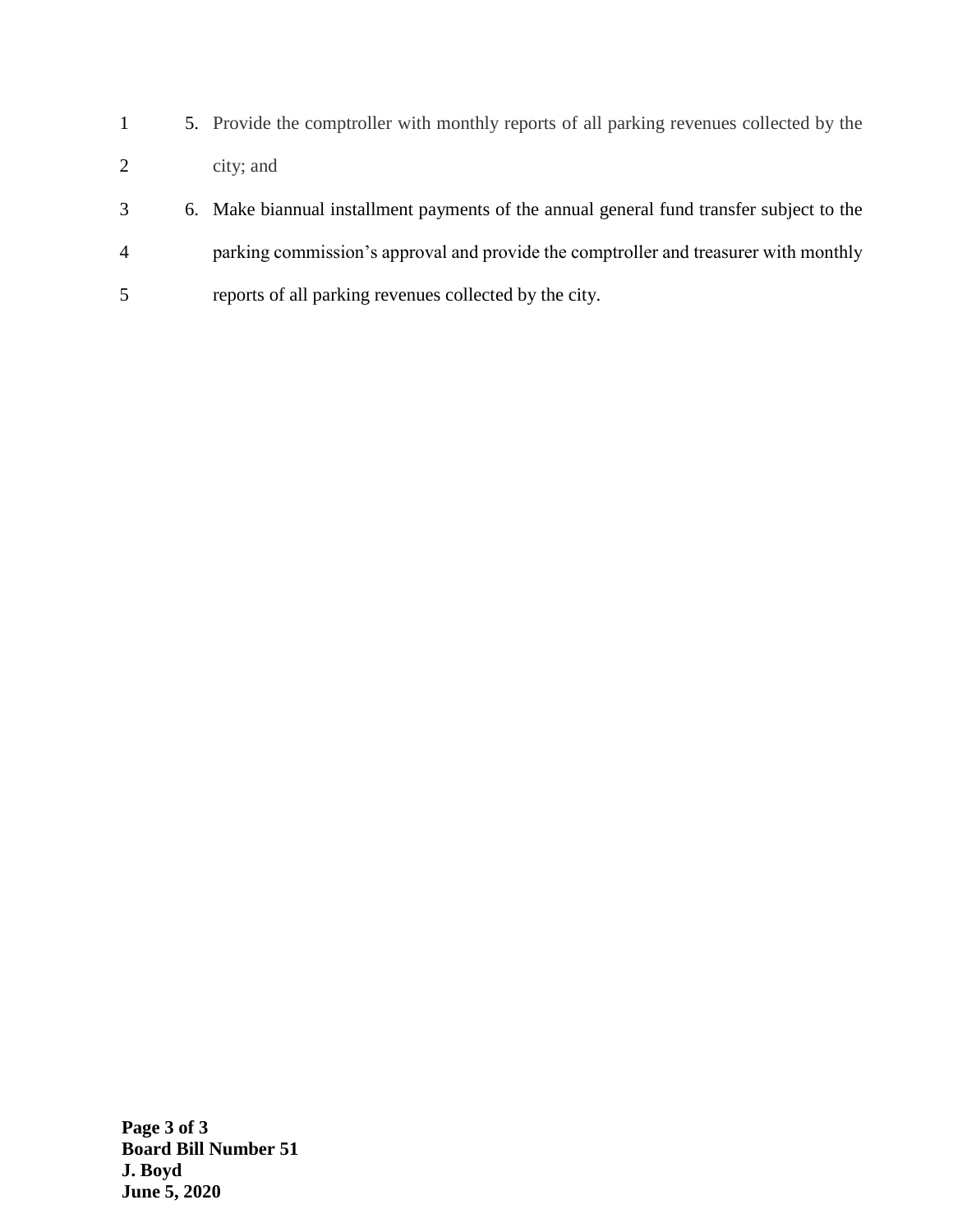## **ORDINANCE #62101** Board Bill No. 156 **Committee Substitute**

An ordinance to repeal Sections 17.62.010, 17.62.050, 17.62.070, 17.62.080, 17.62.090, 17.62.100, 17.62.110, 17.62.150, 17.62.160, 17.62.180, 17.62.190, 17.62.250, 17.62.260, 17.62.270, 17.62.320, and 17.62.340 of the Revised Code of the City of St. Louis, pertaining to parking management and enforcement, enact in lieu thereof new Sections 17.62.010, 17.62.050, 17.62.070, 17.62.080, 17.62.100, 17.62.150, 17.62.160, 17.62.180, 17.62.240, 17.62.250, 17.62.270 and 17.62.320 relating to the same subject matter, and amend Section 17.62.140 of the Revised Code of the City of St. Louis; and containing an emergency clause.

BE IT ORDAINED BY THE CITY OF ST. LOUIS. AS FOLLOWS:

Section One. Sections 17.62.010, 17.62.050, 17.62.070, 17.62.080, 17.62.090, 17.62.100, 17.62.110. 17.62.150. 17.62.160, 17.62.180, 17.62.190, 17.62.240, 17.62.250, 17.62.260, 17.62.270, 17.62.320, and 17.62.340 of the Revised Code of the City of St. Louis are hereby repealed, and there are hereby enacted in lieu thereof new sections to be numbered Sections 17.62.010, 17.62.050, 17.62.070, 17.62.080, 17.62.100, 17.62.150, 17.62.160, 17.62.180, 17.62.240, 17.62.250, 17.62.270 and 17.62.320 of the Revised Code to be and read as follows:

#### 17.62.010 Parking Commission Established.

There is hereby created a Parking Commission composed of achairman and two members. Such commission shall consist of the Chairman of the Streets. Traffic and Refuse Committee of the Board of Aldermen, the Director of Streets, and the Treasurer who, as Parking Supervisor, shall act as chairman.

#### 17.62.050 Powers and Duties.

The Parking Commission shall have authority to install parking meters, institute parking permit programs and special parking zones along the streets and in other public areas where the parking of motor vehicles is not prohibited, including mixed use, special business, and special use districts, and residential areas as necessary to effectively control public parking. Parking permit programs shall also be subject to the approval of any alderman in whose ward the program is instituted.

The Parking Supervisor is directed to conduct periodic studies and surveys to determine any specific actions required to effectively control public parking, including the number and location of parking meters, the scope and boundaries of parking permit programs and special parking zones, the hours of parking meter operation, the structure of parking violations fines and penalties. and other parking related fees. In making this determination, the Parking Supervisor shall consider the following criteria:

- a. the physical dimensions of the area where public parking is desired;
- b. the availability of public parking spaces in the affected area:
- c. the current and projected estimates of public parking demands in the affected area:
- d. the parking needs of business and commercial establishments in the affected area.
- e. the extent of traffic congestion, illegal parking and related health and safety hazards in the affected area;
- f. the proximity of public transportation to the affected area:
- g. the desire and need of occupants and/or residents of the affected area for permit parking and their willingness to bear any associated administrative cost;
- h. the parking rate, fine and penalty structures employed by comparable jurisdictions; and
- i. the efficiency and effectiveness of parking management and enforcement programs.

Upon making such studies and determinations consistent with generally accepted parking management principles, the Parking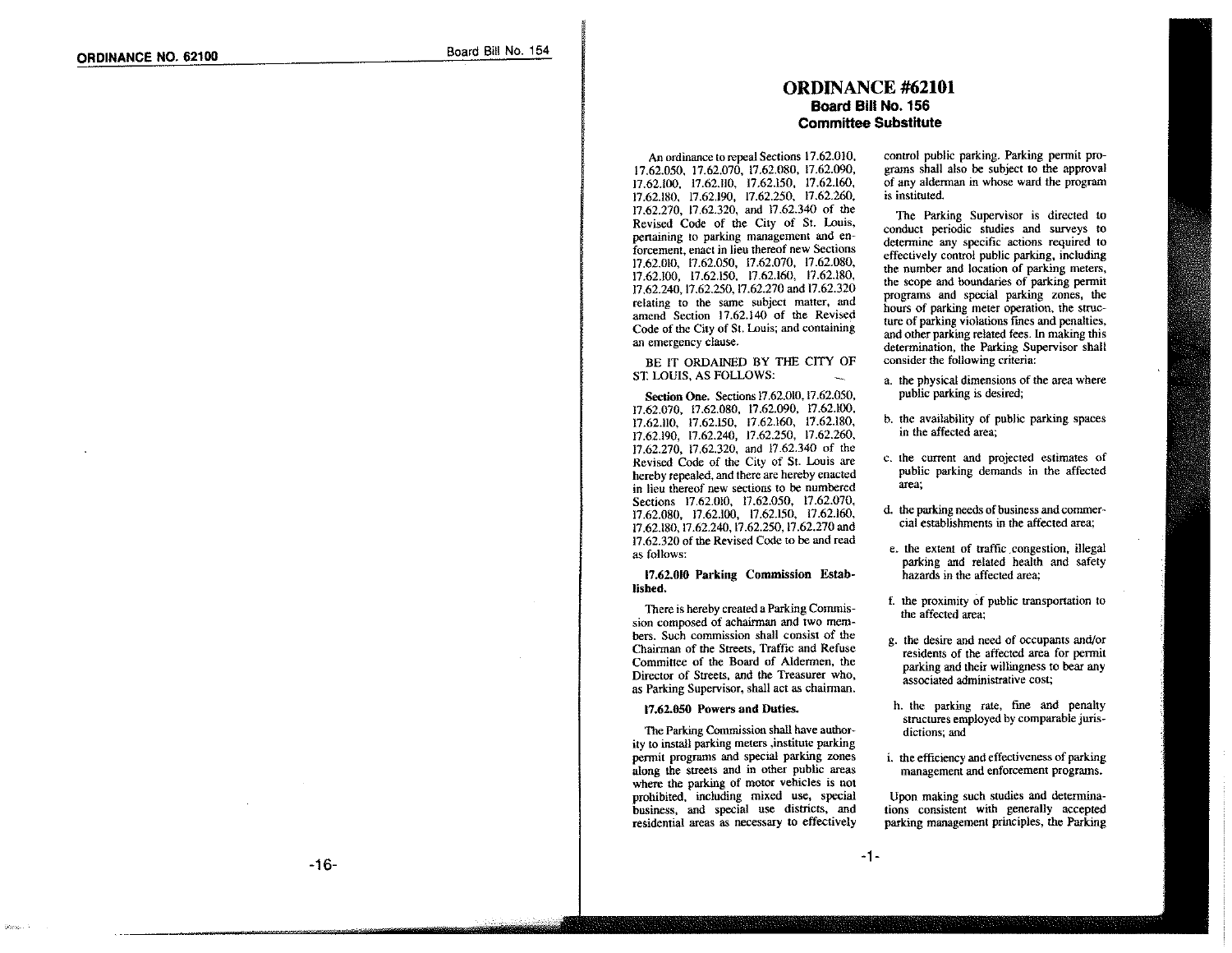Supervisor shall submit any recommended actions to the Parking Commission for review and approval. The Board of Aldermen shall approve or disapprove any such action approved by the Parking Commission no later than the end of the fiscal year in which the action is approved by the Parking Commission. If the Board of Aldermen fails to take action on said measure by the end of the fiscal year, said measure shall become law.

The Treasurer, as Parking Supervisor, shall supervise the installation, maintenance and removal of all parking meters, now and hereinafter installed, and shall equip such meters with timing devices and otherwise modify such meters as deemed necessary to comply with meter classification systems and other parking control systems established by the Parking Supervisor.

#### 17.62.070 Contracts for Parking.

The Treasurer, as Parking Supervisor, is hereby authorized to enter into and make disbursements on contracts for the purchase, installation and maintenance of parking meters, parking permit devices and other parking control systems in designated parking meter zones, parking permit zones and other parking areas, and any other purposes deemed necessary by the Parking Supervisor to effectively control public parking. The payment of the cost of purchase and installation, as agreed upon by contract, may be allocated over a period of years not to exceed ten (10) years. The contract shall set forth all terms and conditions and shall guarantee that the meters shall be in good operating condition at the time of acceptance by the City. The contract shall further specify that the meters shall become the property of the City.

#### 17.62.080 Permanent Meter Removal.

The Treasurer, as Parking Supervisor, may order the permanent removal of a parking meter. Whenever a parking meter is removed at the direct or indirect request of any person, partnership, corporation or other organization, the Parking Supervisor may charge said person, partnership, corporation or other organization a one-time meter removal fee set by the Parking Commission. The person, partnership, corporation or other organization shall remit payment in accordance with procedures approved by the Parking Commission.

Application for other than temporary meter removal must be made in writing, accompanied by a nonrefundable application fee set by the Parking Commission, and approved by the Supervisor of Parking. The Supervisor of Parking shall assess the above fee plus a penalty set by the Parking Commission for any failure to comply with this section. Any person, partnership, corporation or other organization may appeal said penalties to the Parking Commission. All fees and penalties paid in accordance with this section shall be deposited into the Parking Fund by the Treasurer.

#### 17.62.100 Temporary Meter Removal.

The Treasurer, as Supervisor of Parking, may order that certain parking meters be temporarily removed, inactivated or taken out of service and said parking spaces posted or barricaded. No parking meter shall be removed, inactivated or taken out of service without the prior written approval of the Parking Supervisor. Whenever a parking meter is temporarily removed, inactivated or taken out of service at the direct or indirect request of any person, partnership, corporation or other organization, the Parking Supervisor shall charge said person, partnership, corporation or other organization a meter suspension fee based on a schedule of fees established by the Parking Supervisor and approved by the Parking Commission. The person, partnership, corporation or other organization shall remit payment in accordance with procedures approved by the Parking Commission.

Application for temporary meter removal must be made in writing, accompanied by a nonrefundable application fee set by the Parking Commission, and approved by the Supervisor of Parking. When any type of construction or demolition renders the metered parking space inoperative, the Supervisor of Parking shall assess the above fee plus a penalty set by the Parking Commission for the failure to comply with this section. Any person, partnership, corporation or other organization may appeal said penalties to the Parking Commission. All fees and penalties paid in accordance with this section shall be deposited into the Parking Fund by the Treasurer.

<u>a sa sa salah bagi di Kabupatèn Ba</u>

17.62.150 Parking for City Hall.

Board Bill No. 156

The City Hall parking area lying directly south of City Hall and abutting on Clark Avenue, except that part described in Section 17.62.160, shall be set aside for the exclusive use by members of the public who are visiting or doing business at City Hall between the hours of eight  $(8)$  a.m. and five (5) p.m. of each day, except Saturdays, Sundays and Holidays. The Parking Commission is directed to establish, and the Parking Supervisor is directed to administer, a parking management program, including parking control devices, parking control signs, a schedule of fees, operating hours, the reservation of parking meter spaces on the public streets immediately adjacent to City Hall, and other policies and procedures as necessary to ensure adequate parking for visitors to City Hall.

#### 17.62.160 Parking Permits for Aldermen and City Employees.

The Parking Commission is directed to establish and the Treasurer (Parking Supervisor) is directed to administer a parking permit program for Aldermen, aldermanic employees and other designated City employees. Said permittees shall be permitted to park free of charge within the area known as Washington Park. All such permits shall expire on the date established by Parking Commission next following the date of issuance and shall be removed or dishonored should any Alderman, aldermanic employee or other designated City employee terminate membership or employment with the Board of Aldermen or City.

#### 17.62.180 Hours of Operation-Generally.

The hours during which all parking meters shall be operative, unless otherwise provided by law or the Parking Commission as needed to effectively control public parking, shall be between the hours of six  $(6)$  a.m. and ten (10) p.m., except Sundays, New Year's Day, Memorial Day, Independence Day, Labor Day, Thanksgiving, Christmas and any Monday celebrating a holiday dated on the Sunday immediately preceding. The Parking Commission shall specify hours of operation within said maximum hours.

#### 17.62.240 Violation Tags--Contents.

Whenever any vehicle shall be found illegally parked in violation of posted signs

or meters, the Police or Parking Violation Inspectors, or other Treasurer Office employees, shall notify the driver of such vehicle of such violation by handing to him or her or affixing on the vehicle a parking meter violation tag. The design, format and contents of such tag shall be approved by the Parking Commission and the tags shall be obtained, issued and controlled solely by the Parking Supervisor. Such tag shall contain instructions requiring the owner of the vehicle or driver to remit the sum as provided in this chapter to the Traffic Violation Bureau or another entity, site or address approved by the Parking Commission in accordance with a schedule of fees, penalties and deadlines established by the Parking Commission, administered by the Parking Supervisor and filed at the Register's Office.

The instructions shall state that the payment of the fine shall be received in lieu of the penalty provided in this part and in full satisfaction of such violation. Upon failure to pay such fine within the days designated in the schedule established by the Parking Commission, the owner of the vehicle found parked in violation of this chapter shall be deemed guilty of a misdemeanor, and upon conviction shall be punished as provided by law.

#### 17.62.250 Violation Tags--Parking Enforcement Program.

A. The Treasurer (Parking Supervisor) or his employees are hereby authorized to issue parking meter violation tags throughout the City, and to issue parking tags for violation of parking signs or regulations throughout the City and in Washington Square and City Hall parking lots not requiring the presence of a police officer.

B. Parking violation tags shall be issued when any vehicle shall be illegally parked in, located in a parking meter zone when the time signal shows a violation, parked longer than the authorized time limit or when the parker has failed to operate the meter in accordance with the instructions provided on the meter.

C. Parking violation tags shall be issued when any vehicle shall be illegally parked or located in a no-parking zone, parked longer than the authorized time limit or otherwise deemed in violation of any parking regulation of the City.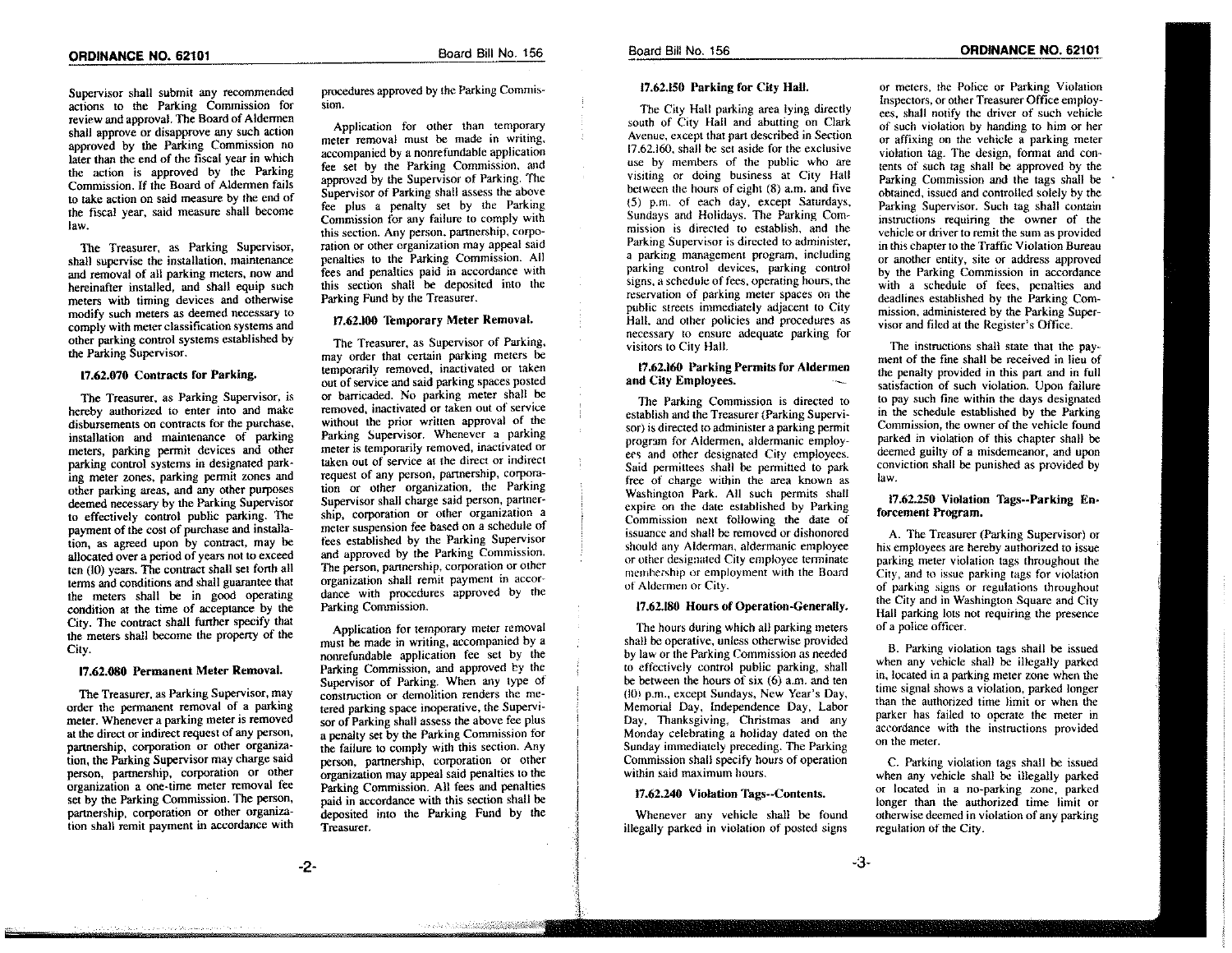D. The Treasurer (Parking Supervisor) or his employees shall notify the driver of the illegally parked vehicle by handing him or affixing on the vehicle a violation tag. Such tag shall contain instructions requiring the owner of the vehicle or driver to remit payment, in accordance with procedures established by the Parking Commission, of the sum of not less than five dollars (\$5.00) for a parking meter violation or the sum of not less than fifteen dollars (\$15.00) for a parking violation within seven  $(7)$  days to the Traffic Violation Bureau, except for violations within the downtown district. Within the downtown district the owner of the vehicle shall pay the sum of not less than seven (\$7.00) dollars for a parking meter violation or the sum of not less than twenty dollars (\$20.00) for a parking violation within seven (7) days to the Traffic Violation Bureau.

"Downtown district" shall be defined for purposes of this chapter as that area within the following boundaries: starting at the point of intersection of the Mississippi River and Highway 40, west along Highway 40 to the alley west of 20th Street, north along the alley west of 20th Street to the alley north of Delmar, east along the alley north of Delmar to the alley west of Tucker Boulevard, north along the alley west of Tucker Boulevard to the alley north of Cole Street, east along the alley north of Cole Street to the Mississippi River, south along the Mississippi River to the Starting point.

E. Upon failure to pay such fine within the time period designated in said instructions, the owner of the vehicle, if found guilty of such parking violation, shall, upon conviction, be subject to a fine assessment, vehicle impoundment or other remedial action based upon procedures established by the Parking Commission, administered by the Parking Supervisor and filed at the Register's Office. Said owner shall be fined not less than five dollars (\$5.00) and not more than twelve dollars (\$12.00) for each such meter violation and not less than fifteen dollars (\$15.00) and not more than one hundred dollars (\$100.00) for each such other parking violation: except within the downtown district. Within the downtown district the owner shall be fined not less than seven dollars (\$7.00) and not more than twelve dollars (\$12.00) for each such meter violation and not less than twenty dollars (\$20.00) and not more than one hundred dollars \$100.00) for each such other parking violation.

F. The Parking Commission is directed to conduct a study of current parking violation fines and penalties and to make recommendations to the Board of Aldermen concerning the parking violation fine and penalty structure by December 31, 1990.

#### 17.62.270 Regulations Generally.

A. No person shall park, cause, allow or permit to be parked any vehicle owned or operated by such person in any metered parking space without depositing the required coin designated herein at the slot provided on parking meters, and immediately thereafter actuating fully the meter starting mechanism, in accordance with the provisions of this part.

B. No person shall cause, allow, permit or suffer any motor vehicle registered in his name or under his control to be parked in a metered parking space beyond the lawful period of time prescribed for such space as provided herein.

C. No person shall deposit or cause to be deposited in said parking meter any coin for the purpose of increasing or extending the parking time of any vehicle beyond the legal parking time, as herein provided.

D. No person shall cause, allow, permit or suffer any motor vehicle owned or operated by such person to be parked across or outside of any line designating a metered parking zone space, or parked in a designated parking zone or area without a proper and duly authorized permit, or otherwise parked in violation of any parking regulations established by the Parking Commission. Any vehicle parked in contravention with these provisions shall be deemed to be illegally parked under the provisions of this part.

#### 17.62.320 Commercial and Other Vehicle Parking Permits.

The Parking Commission shall establish and the Parking Supervisor shall administer a comprehensive parking permit program, including vehicle classes, permit fees and permit control devices, for commercial and other vehicles as necessary to effectively control public parking subject to the provisions of Section 17.62.050. Commercial vehicles with approved permits issued by the Parking Supervisor may occupy any parking

and a children children and

space duly designated by the Parking Supervisor without payment of any additional meter fee for the purpose of loading or unloading merchandise, but shall not remain longer than the maximum time period allowed pursuant to the approved parking permit program.

Whenever parking permit programs are established under any authorization of this section, the permit fees required to be paid shall be approved by the Parking Commission, collected by the Parking Supervisor and deposited into the parking fund by the Treasurer. The Supervisor of Parking shall establish and maintain a parking permit system as necessary to effectively control parking in designated areas. Such permit system shall include a schedule of operating hours, time limits and monetary rates for designated areas and vehicles and shall be approved by the Parking Commission.

Section Two. Section 17.62.140 of the Revised Code of the City of St. Louis is hereby amended to read as follows:

### 17.62.140 Parking Fees Generally.

Wherever parking meters exist or are installed under any authorization of this chapter, the fee required to be paid shall be no less than five cents (\$0.05) for each fifteen (15) minutes of use of the space controlled by any such parking meter. Parking meters shall be equipped to discharge time in increments of three  $(3)$  minutes. The Supervisor of Parking (the City Treasurer) shall establish and maintain a parking meter classification system as necessary to effectively control parking and to advise parkers of the maximum time allowed for parking and the monetary rate required to be paid by parkers for each designated time increment of meter use. Such classification system shall include a schedule of time limits and monetary rates for all parking meters and shall be approved by the Parking Commission subject to the provisions of Section 17.620.050.

Section Three. This being an ordinance for the preservation of public peace, health and safety, it is hereby declared to be an emergency measure within the meaning of Article IV,

Sections 19 and 20 of the Charter and shall become effective immediately upon its passage and approval by the Мауот.

Approved: November 14, 1990